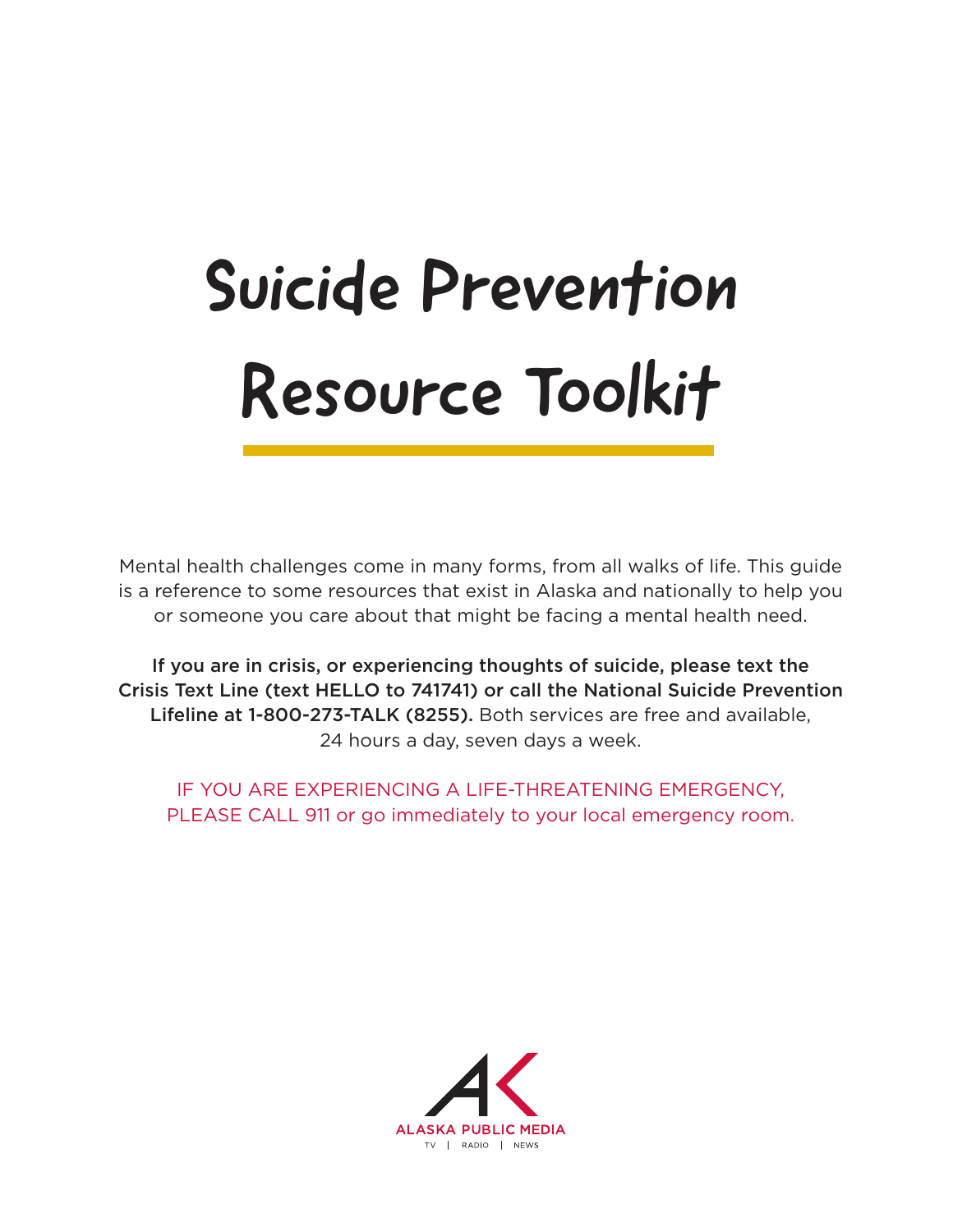# Local Resources

There is help close to home. Below we highlight community organizations that specialize in the mental health needs of Alaskan residents. Although this guide isn't a complete list of all resources in the area, it can serve as a reference if you're looking for crisis providers and support organizations for youth, teens, and adults in Alaska.

#### ADULT PROTECTIVE SERVICES

dhss.alaska.gov/dsds/Pages/ aps/default.aspx Phone: 907-269-3666 1-800-478-9996 (in-state only) Adult Protective Services helps to prevent or stop harm from occurring to vulnerable adults.

#### ALASKA 2-1-1

alaska211.org 211 or 800-478-221 One-stop resource for finding help in the community. It's free, confidential and available in almost any language. For life challenges or everyday needs.

#### ALASKA BEHAVIORAL HEALTH

alaskabehavioralhealth.org 907-563-1000 Strengthening Alaska communities and improving the lives of their clients by delivering exceptional behavioral healthcare services. Every day there are stories of children and adults getting better and overcoming the impact of mental illness on their lives. Recovery is possible.

#### ALASKA BRAIN INJURY **NETWORK**

alaskabraininjury.net 907-274-2824 Connects Alaskans impacted by brain injury to meaningful resources and helps them "Be There For One Another!"

#### ALASKA CARELINE

carelinealaska.com 1-877-266-4357 (HELP) Careline is free and confidential, treating callers with respect and listening without judgment. Contact them if you are in crisis, you are a survivor of an attempt, you lost someone to suicide, you are grieving, you are concerned about someone, or you're feeling down and need someone to talk to.

#### ALASKA FAMILY SERVICES - BEHAVIORAL HEALTH TREATMENT CENTER

akafs.org 907-376-4000 Providing integrated behavioral health services, including psychiatric assessments, substance abuse counseling and individual, group and family counseling.

#### ALASKA MENTAL HEALTH CONSUMER WEB

www.theweb.ngo 907-222-2980 Anchorage Alaska behavioral health recovery-based engagement/drop-in center serving many, including those with mental health issues and/ or drug/alcohol abuse.

#### ALASKA NATIVE MEDICAL CENTER EMERGENCY DEPARTMENT

anmc.org/services/emergencyroom 907-729-1729 or 907-212-3111

#### ALASKA NATIVE TRIBAL HEALTH CONSORTIUM - BEHAVIORAL HEALTH

anthc.org/what-we-do/ behavioral-health behavioralhealth@anthc.org 855-882-6842 Good health and healing include the mind, body and spirit. ANTHC works with Tribal health organizations throughout the state to help build stronger Alaskans and healthier communities.

#### ALASKA PSYCHIATRIC **INSTITUTE**

dhss.alaska.gov/api 907-269-7100

#### ALASKA STATE TROOPERS

dps.alaska.gov/AST/Home 907-269-5511 Posts assigned to four geographic detachments that provide patrol, enforcement, and search and rescue to all areas of the state and a central headquarters.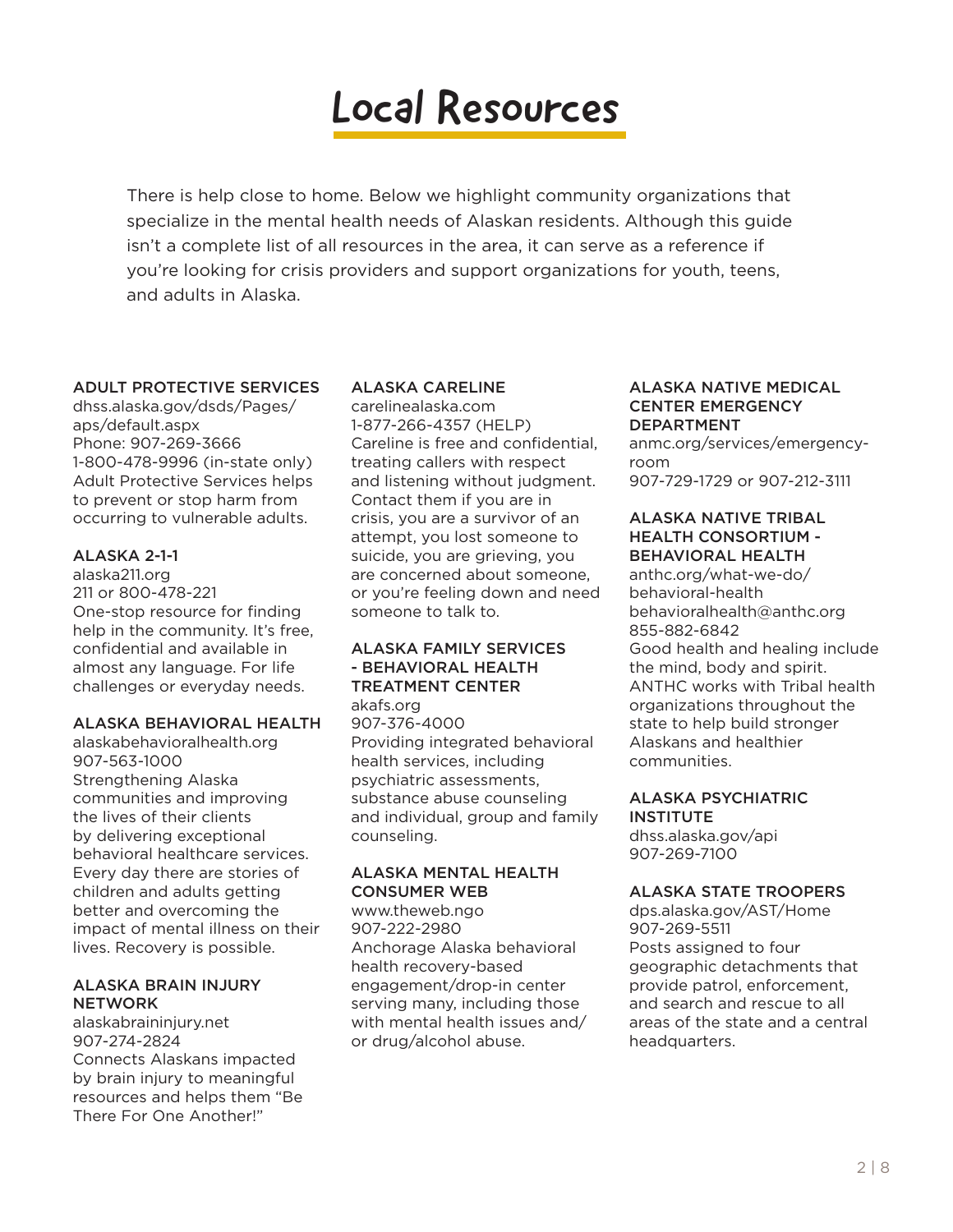# Local Resources

#### ALASKA YOUTH & FAMILY **NETWORK**

ayfn.org admin@ayfn.org 907-770-4979 Cultivating wellness and stability for Alaskan families within their communities, through peersupported advocacy, education, and behavioral health services.

#### AMERICAN FOUNDATION FOR SUICIDE PREVENTION

afsp.org/tag/afsp-alaska AFSP local Chapters create a culture that's smart about mental health through education and community programs, research and advocacy, and support for those affected by suicide.

#### ALCOHOLICS ANONYMOUS (AA)

alcoholicsanonymous.com/aameetings/alaska 907-272-2312

A state-wide recovery resource devoted to supporting the men and women of Alaska. AA Alaska helps individuals struggling with alcoholism find the help they need on a local basis.

#### ANCHORAGE HEALTH COMMUNITY CENTER

anhc.org 907-743-7345 Provides a full range of coordinated health services that are accessible and affordable for everyone in our community.

#### ANCHORAGE POLICE DEPARTMENT CRISIS TEAM

anchoragepolice.com/cit 907-786-8500 or 8900 Consumers and their families receive an immediate response to the crisis by officers who are educated in mental illness and deescalation techniques.

#### BENTEH NUUTAH VALLEY NATIVE PRIMARY CARE CENTER southcentralfoundation.com/

services/behavioral-health/ benteh-nuutah-primary-carecenter

907-631-7800

Also known as the Valley Native Hospital. If a client has their Bureau of Indian Affairs card, there is no cost for treatment. They have a behavioral health group that has short wait times and can address most behavioral health concerns.

#### CHRIS KYLE PATRIOTS HOSPITAL

chriskylepatriotshospital.com 907-433-7326 Founded to serve first responders, military service members and veterans who have experienced trauma in the line of duty or struggle with substance abuse.

#### CODI - COMPASSIONATE **DIRECTIONS**

codialaska.org 907-745-2634 Operates a compassionate not-for profit behavioral health outpatient clinic for children (ages infant through 21) and families in the Matanuska-Susitna Borough.

#### CONNECT MAT-SU

connectmatsu.org specialist@connectmatsu.org 907-373-2628 A physical and virtual space for information, referral, social connection and direct assistance specific to the Mat-Su.

#### COVENANT HOUSE YOUTH SHELTER

covenanthouseak.org 907-272-1255 Provides the necessities and resources for youth experiencing homelessness.

#### DENALI FAMILY SERVICES

denalifs.org info@denalifs.org 907-274-8281 In Alaska, 1 in 10 children are identified as potential victims of abuse and neglect. Their mission is to support these children and their families through individualized, community-based mental health services.

#### DOMESTIC VIOLENCE (AWAIC)

awaic.org 907-272-0100 Provides domestic violence safe shelter, intervention, and prevention.

#### EMERGENCY SHELTER - BROTHER FRANCIS

cssalaska.org/our-programs/ brother-francis-shelter 907-277-1731 An emergency shelter for men and women in Anchorage without a home.

#### FACING FOSTER CARE IN ALASKA

ffcalaska.org info@ffcalaska.org 907-786-6776 FFCA is a lifeline for foster youth and alumni. They seek to improve the foster care system, develop leadership skills among current and former foster youth, and create a network of peer support that is a lifeline for many foster youth and alumni.

#### LGBTQ+ HELPLINE: IDENTITY

identityalaska.org 907-258-4777 or 888-901-9876 Advances Alaska's lesbian, gay, bisexual, and transgender community through advocacy, education and connectivity.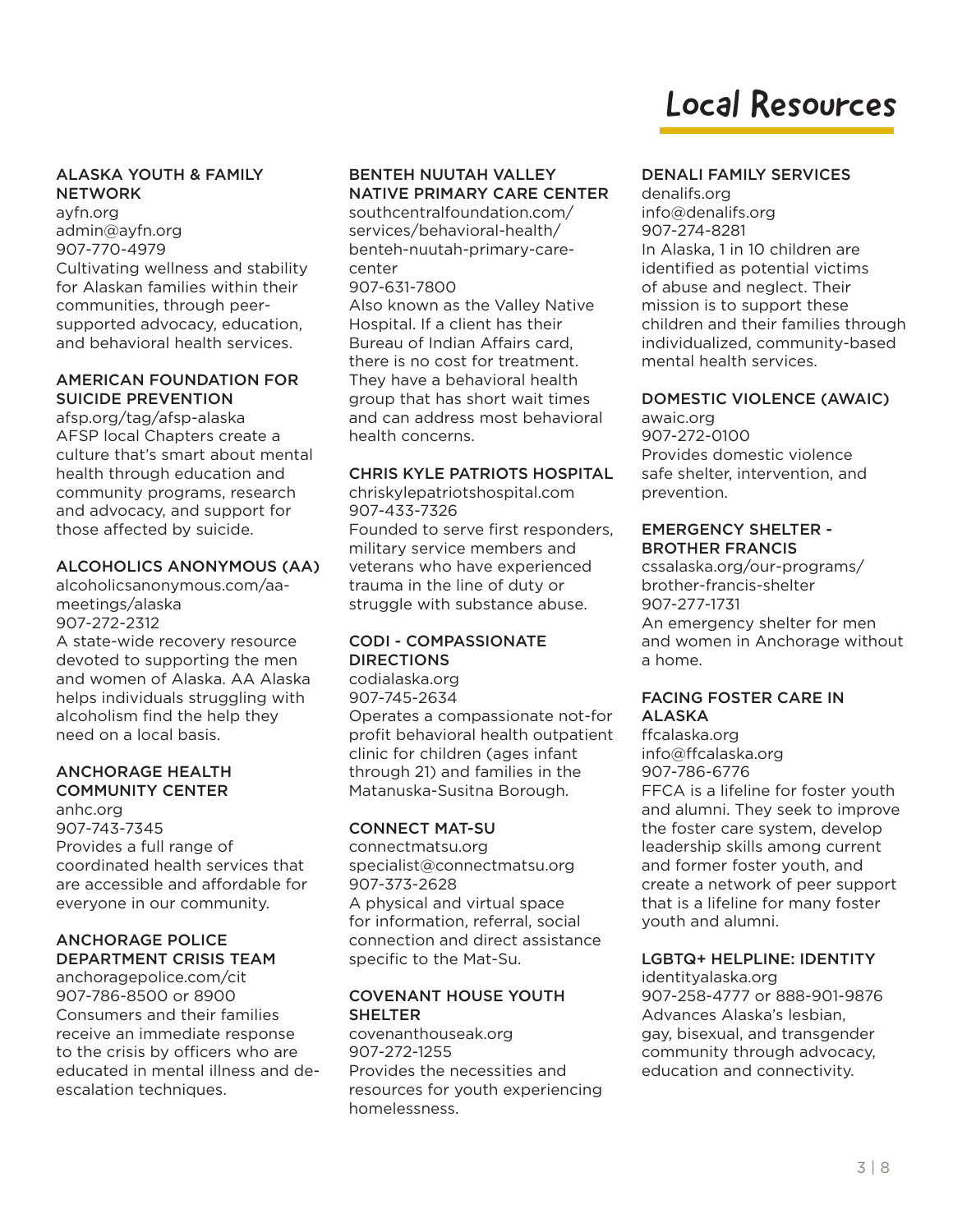### Local Resources

#### MAT-SU HEALTH SERVICES

mshsak.org info@matsuhealthservices.org 907-376-2411

Providing a range of behavioral health resources and treatments for people of all ages and demographics. They offer counseling for children, teens and adults, as well as individual and group therapy.

#### MY GRANDMA'S HOUSE

mygrandmashouseak.com Seeking to expose the issues with the child abuse and neglect that many of children face today, which contributes to the suicide epidemic.

#### MYHOUSE

myhousematsu.org 907-373-4357 Seeking to end homelessness. If you are ages 14-24 and homeless or at risk for being homeless, drop by or give MyHouse a call. Their Gathering Grounds Café is open from 7am-5 pm, and Case Management is available from 8am-5 pm.

#### NAMI ALASKA

namialaska.org 907-277-1300 NAMI Anchorage: 907-272-0227 NAMI Fairbanks: 907-456-4704 NAMI Juneau: 907-463-4251 NAMI provides education, support, advocacy, and public awareness, with the vision of a state where all people affected by mental illness live healthy, fulfilling lives supported by a caring, culturally sensitive community.

#### NORTH STAR BEHAVIORAL HEALTH

northstarbehavioral.com 907-258-7575 A behavioral health facility that offers programs in and around

the Anchorage, Alaska area for children, teens and adults who suffer from psychiatric or substance abuse issues.

#### PROVIDENCE BEHAVIORAL MEDICAL GROUP

providence.org/services/ mental-health 907-761-5800 A behavioral health facility that supports clients in the Mat Su. With resources for families, especially with children struggling with suicidal ideation.

#### Providence Crisis Recovery **Center**

providence.org/locations/ak/ alaska-medical-center/crisisrecovery-center 907-563-5006

#### Providence Mental Health Unit

providence.org/locations/ak/ alaska-medical-center/adultinpatient-mental-health-unit 907-212-3040

#### Providence Psychiatric Emergency Room

providence.org/locations/ ak/alaska-medical-center/ psychiatric-emergencydepartment 907-261-2800

#### SEXUAL ASSAULT (STAR)

staralaska.com 907-276-7273 (Anchorage) 800-478-8999 (Statewide) Responding to the needs of survivors of sexual assault, while integrating prevention and education programs with a goal of reducing harm to all Alaskans.

#### SOUTHCENTRAL FOUNDATION BEHAVIORAL HEALTH SERVICES

southcentralfoundation.com/ services/behavioral-health 907-729-2500 Behavioral Health Services for Alaska Native and American Indian people ages 18 and older at the Anchorage Native Primary Care Center, and for adults, children and adolescents at the Fireweed Clinic.

#### SUNSHINE COMMUNITY HEALTH CENTER - TALKEETNA

sunshineclinic.org 907-733-2273 This is a nonprofit, federally qualified community health center that offers comprehensive health care to people living throughout the Upper Susitna Valley of Alaska, including support for medical and behavioral concerns.

#### UAA CARE TEAM

uaa.alaska.edu/students/ care-team A multidisciplinary group that works to promote a safe, caring and productive learning, living and working environment at UAA

#### VICTIMS FOR JUSTICE

victimsforjustice.org 907-278-0986 Victims for Justice is an independent non-profit working to ensure Alaskans affected by violent crime get the support they need and deserve.

#### VOA ALASKA

voaak.org info@voaak.org 907-279-9640 Provides a range of services to support the hope, health, and healing of every Alaskan. Their behavioral health professionals educate and support youth struggling with substance misuse and mental health conditions, while also providing a safe space for healing.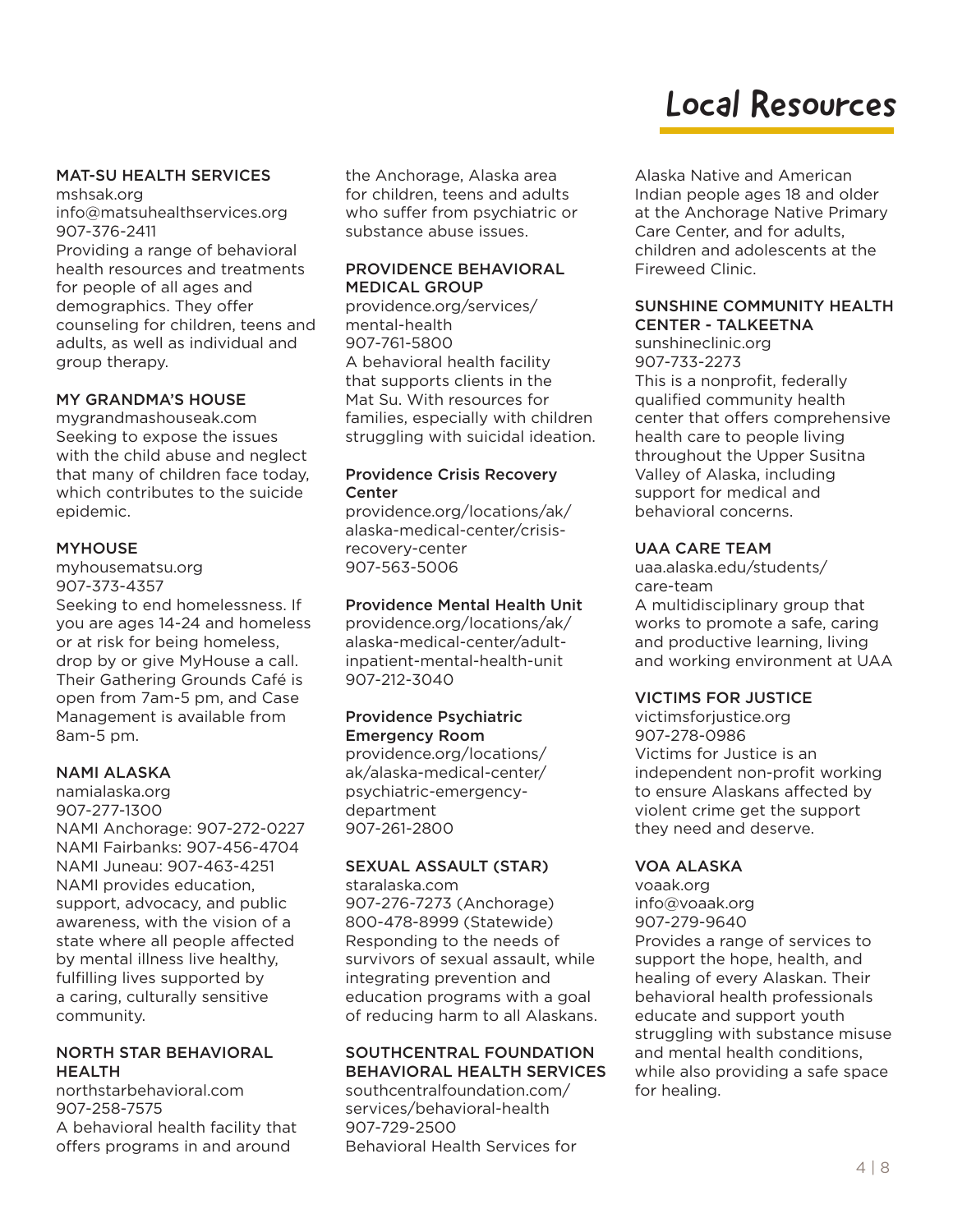Help is available for you, your family, friends, neighbors and colleagues, all those in your life that might need support at this time. Find access to national mental health resources, organizations, tools and support groups using the links provided here. This guide is designed as a place to start or continue the journey of navigating mental health resources for you or someone you care about.

#### ACTIVE MINDS

activeminds.org Active Minds is a nonprofit organization dedicated to raising mental health awareness among students via peer to peer dialogue and interaction. Programs include Send Silence Packing®, Active Minds Speakers, the Healthy Campus Award, and Active Minds @ Work.

#### AMERICAN ACADEMY OF CHILD AND ADOLESCENT **PSYCHIATRY**

aacap.org The mission of AACAP is to promote the healthy development of children, adolescents, and families through advocacy, education, and research, and to meet the professional needs of child and adolescent psychiatrists throughout their careers. The website includes tool kits, resource libraries, educational materials and discussions for families and clinicians.

#### ASHA INTERNATIONAL

myasha.org gayathri@myasha.org 971-340-7190 ASHA International is a nonprofit organization dedicated to normalizing conversations about mental health and inspiring hope and wellbeing, one story at a time. Programs include Let's Talk About Mental Health & My Story MY SUPERPOWER Movement.

#### BLACK EMOTIONAL AND MENTAL HEALTH (BEAM)

beam.community The Black Emotional and Mental Health Collective (BEAM) is made up of therapists, yoga teachers, lawyers, and activists with a mission to break down the barriers to Black healing.

#### BLACK MENTAL HEALTH ALLIANCE (BMHA)

blackmentalhealth.com A nonprofit providing training, consultation, support groups, resource referral, public information, and educational resources regarding mental health and mental illness issues.

#### CALL TO MIND

calltomindnow.org @calltomindnow Call to Mind is American Public Media's (APM) initiative to foster new conversations about mental health. Call to Mind believes that mental well-being is for everyone and that it's time to end the misconceptions and discrimination associated with mental health conditions.

#### CREDIBLEMIND & WELL BEING TRUST

wellbeingtrust.org/mentalhealth-resources Well Being Trust is a national foundation dedicated to advancing a vision of a nation where everyone is well—in mental, social and spiritual health. The website includes a widget built by CredibleMind that makes it is easy to search and access by topic and type of material, curated mental health resources.

#### DANA FOUNDATION

dana.org danainfo@dana.org Explore the brain with the Dana Foundation's free resources for kids and adults. Find fact sheets, lesson plans, articles, and puzzles about brain function and health, all reviewed and approved by scientists.

#### DEPRESSION & BIPOLAR SUPPORT ALLIANCE

dbsalliance.org/brochures DBSA offers a variety of free educational materials that can be downloaded or sent directly to your home. The website includes materials detailing strategies and information applicable for both loved ones and caregivers as well as those with depression or bipolar.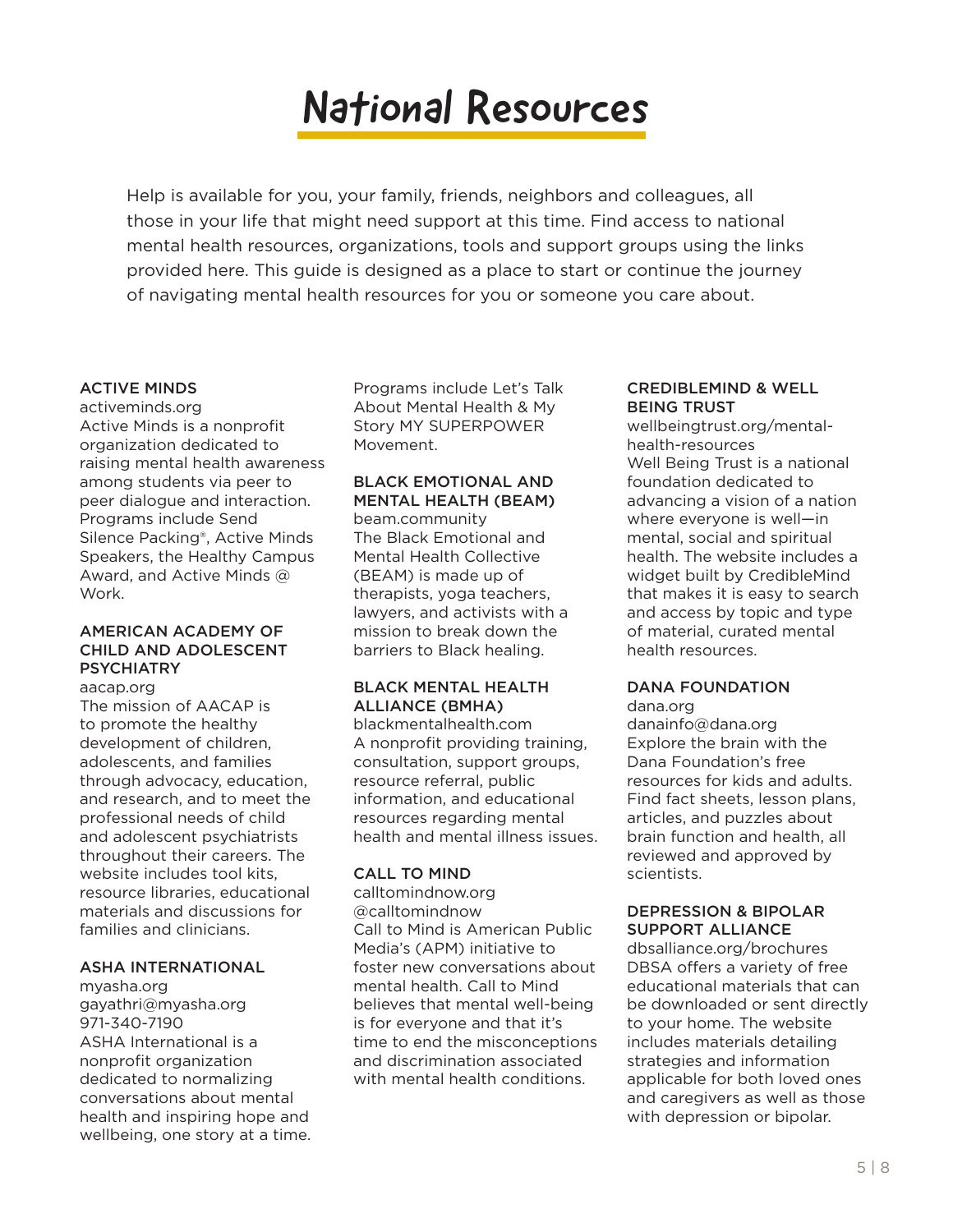#### HOPE SQUAD

hopesquad.com #hopesquads support@hopesquad.com 801-342-3447 A peer-to-peer suicide prevention program for grades 4 -12. Members are trained to promote mental wellness, recognize signs of crisis, and refer at-risk peers to trusted adults.

#### THE JED FOUNDATION

JED's POV on Student Mental Health and Well-Being in Fall Campus Reopening shares considerations for college and university campuses as they continue to prepare and work through supporting the mental health and well-being of their communities during the fall reopening.

#### Seize the Awkward

Seize the Awkward provides young adults with tips on how to sustain a conversation with their peers around mental health.

#### Love is Louder Action Center and COVID-19 Resource Guide

JED's Love is Louder Action Center and COVID-19 Resource Guide provide resources and tips for protecting mental health and supporting each other during the COVID-19 pandemic.

#### Set to Go

Set to Go provides students, families, and educators resources on how to get emotionally prepared for the transition from high school to college or adulthood.

#### Press Pause

JED and MTV's Press Pause includes animated PSAs and an online hub with simple mindfulness techniques—like breathing exercises, meditation, perspective checks, music and movement—to deal with common stresses and challenges that can make young adults feel overwhelmed or hopeless.

#### Ulifeline

Ulifeline is an online resource for college students. Schools can sign up and post campus-specific information on how to access treatment and crisis services.

#### JUVENILE BIPOLAR RESEARCH FOUNDATION

jbrf.org/families

Supporting children and families suffering from bipolar or Fear of Harm disorder through research, education, and outreach. Includes general information, educational concerns and diagnostic tools, research news, virtual support groups, parent training and treatment options.

#### THE LOVELAND FOUNDATION

thelovelandfoundation.org/ loveland-therapy-fund The Loveland Foundation provides financial assistance to Black women and girls seeking mental health services nationwide via its Therapy Fund.

#### MELANIN & MENTAL HEALTH

melaninandmentalhealth.com Serving the mental health needs of Black and Latinx communities by offering a therapist directory and podcast on mental health issues.

#### MENTAL WELLNESS COLLECTIVE

mentalwellnesscollective.com An online community focused on helping women of color prioritize their mental health and normalize help seeking. Their goal is to build a safe place for women to express themselves, break the stigma around mental health, raise awareness to issues that are important to the Black community, and provide access to providers.

#### MENTAL HEALTH FIRST AID

mentalhealthfirstaid.org Mental Health First Aid is a course that teaches you how to help someone who is developing a mental health problem or experiencing a mental health crisis. The training helps you identify, understand, and respond to signs of addictions and mental illnesses. Mental Health First Aid is provided by the National Council for Behavioral Health.

#### MOVEMBER CONVERSATIONS

us.movember.com/mens-health/ mental-health #Movember

A free interactive online tool, Movember Conversations offers practical guidance on how to start a difficult conversation with someone who might be struggling. Movember Conversations uses simulations to explore different scenarios and demonstrates the changing ways your response can lead to deeper conversations. You can't fix someone else's problems, but a listening ear can make all the difference.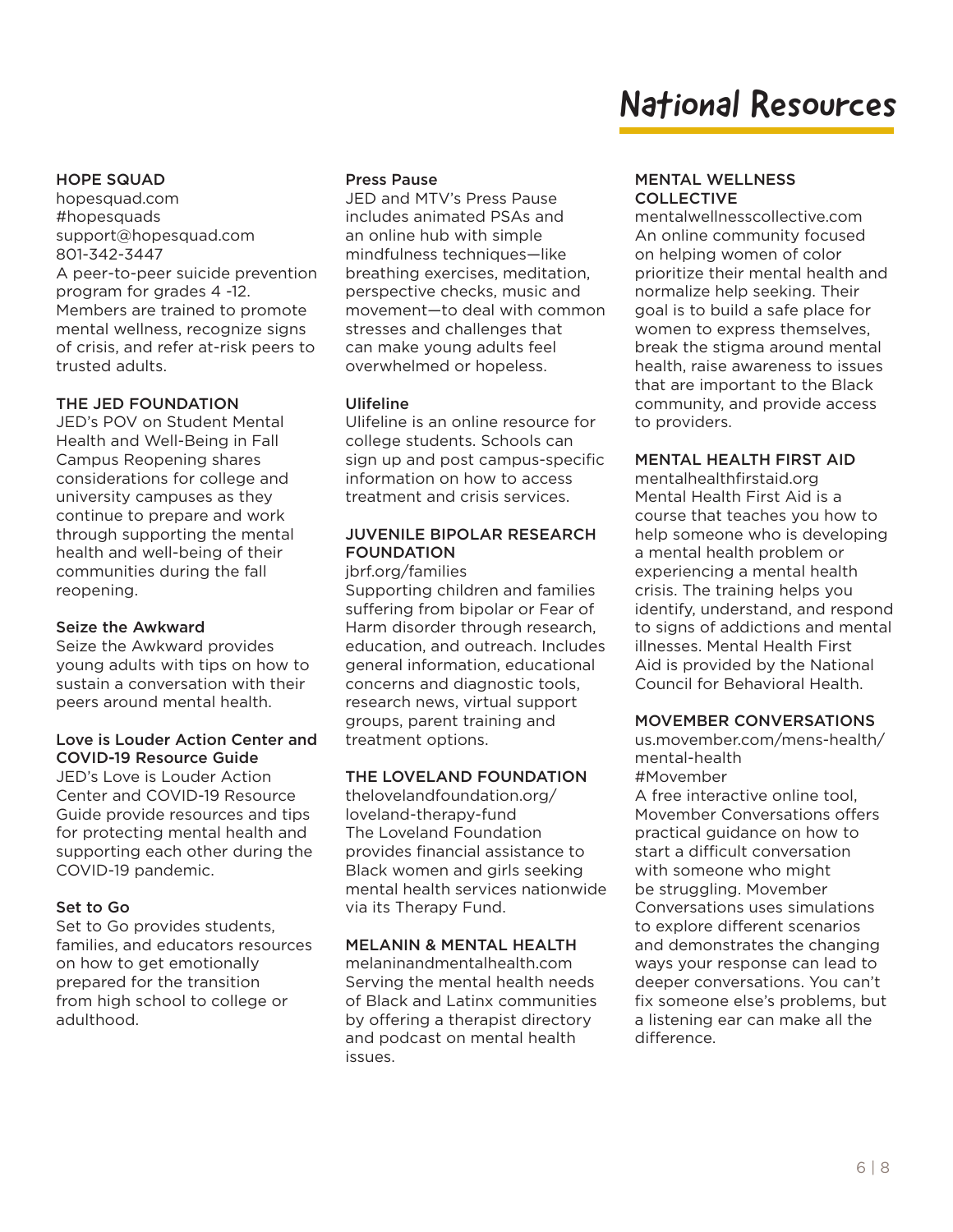#### NAMI - THE NATIONAL ALLIANCE ON MENTAL ILLNESS nami.org

#NotAlone

Call the NAMI Helpline at 800- 950-6264 M-F, 10 am-6pm, ET Or in a crisis text "NAMI" to 741741 for 24/7, confidential free counseling

The National Alliance on Mental Illness (NAMI) is the nation's largest grassroots mental health organization dedicated to improving the lives of individuals and families affected by mental illness. Join the conversation at: nami.org

facebook.com/nami instagram.com/namicommunicate twitter.com/namicommunicate

#### NAMI Basics OnDemand

NAMI Basics is a 6-session education program for parents, caregivers and other family who provide care for youth (ages 22 and younger) who are experiencing mental health symptoms. This program is free to participants, 99% of whom say they would recommend the program to others. NAMI Basics is available both in person and online through NAMI Basics OnDemand.

The OnDemand program is also guided by parents and family members with lived experience but is self-paced and available 24/7. OnDemand offers the flexibility of participating in the course on your schedule. Both formats provide identical information, strategies and the opportunity to connect with other parents and caregivers.

#### NAMI Frontline Wellness

NAMI has developed a suite of no cost digital resources for frontline professionals, which

are available now at NAMI.org/ FrontlineWellness. These custommade resources were developed based on the findings from a comprehensive needs assessment and include: techniques to build resilience, access to confidential and professional services, peer support groups, support for family members, how to identify signs of a potential mental health emergency and suicide prevention information. #FirstRespondersFirst

#### NATIONAL SEXUAL ASSAULT HOTLINE

rainn.org/get-help 800-656-4673

#### ONE MIND PSYBERGUIDE

onemindpsyberguide.org info@psyberguide.org @PsyberGuide One Mind PsyberGuide is a non-profit project providing guidance to people interested in using technology to live mentally healthier lives. There are thousands of publicly available mental health apps, but few have been vetted in any way. We provide expert reviews of apps, free of preference, bias, or endorsement, to help people make informed decisions.

#### SMI ADVISER

Individuals and Families page: smiadviser.org/individualsfamilies SMI Adviser is a technical resource center to raise awareness and promote the use of evidence-based practices in the treatment of serious mental illness. When you go to the website, you have the option of accessing resources by clicking the "Clinician" button or the "Individuals & Families" button.

#### THE STEVE FUND

stevefund.org info@stevefund.org 401-249-0044 The Steve Fund works with colleges and universities, nonprofits, researchers, mental health experts, families, and young people to promote programs and strategies that build understanding and assistance for the mental and emotional health of the nation's young people of color. The Fund holds an annual conference series, Young, Gifted & @Risk, and offers a Knowledge Center with curated expert information along with on-campus and on-site programs and services for colleges and nonprofits.

#### STRONG 365

strong365.org #URstrong @strong365community (Facebook, Instagram) @strong365 (Twitter) A project of the non-profit organization One Mind, Strong 365 aims to shorten the path to effective, life-saving help by connecting young people in the earliest stages of psychosis to both online and communitybased support.

#### SUBSTANCE ABUSE/MENTAL HEALTH HOTLINE

samhas.gov/find-help/nationalhelpline 800-662-4357